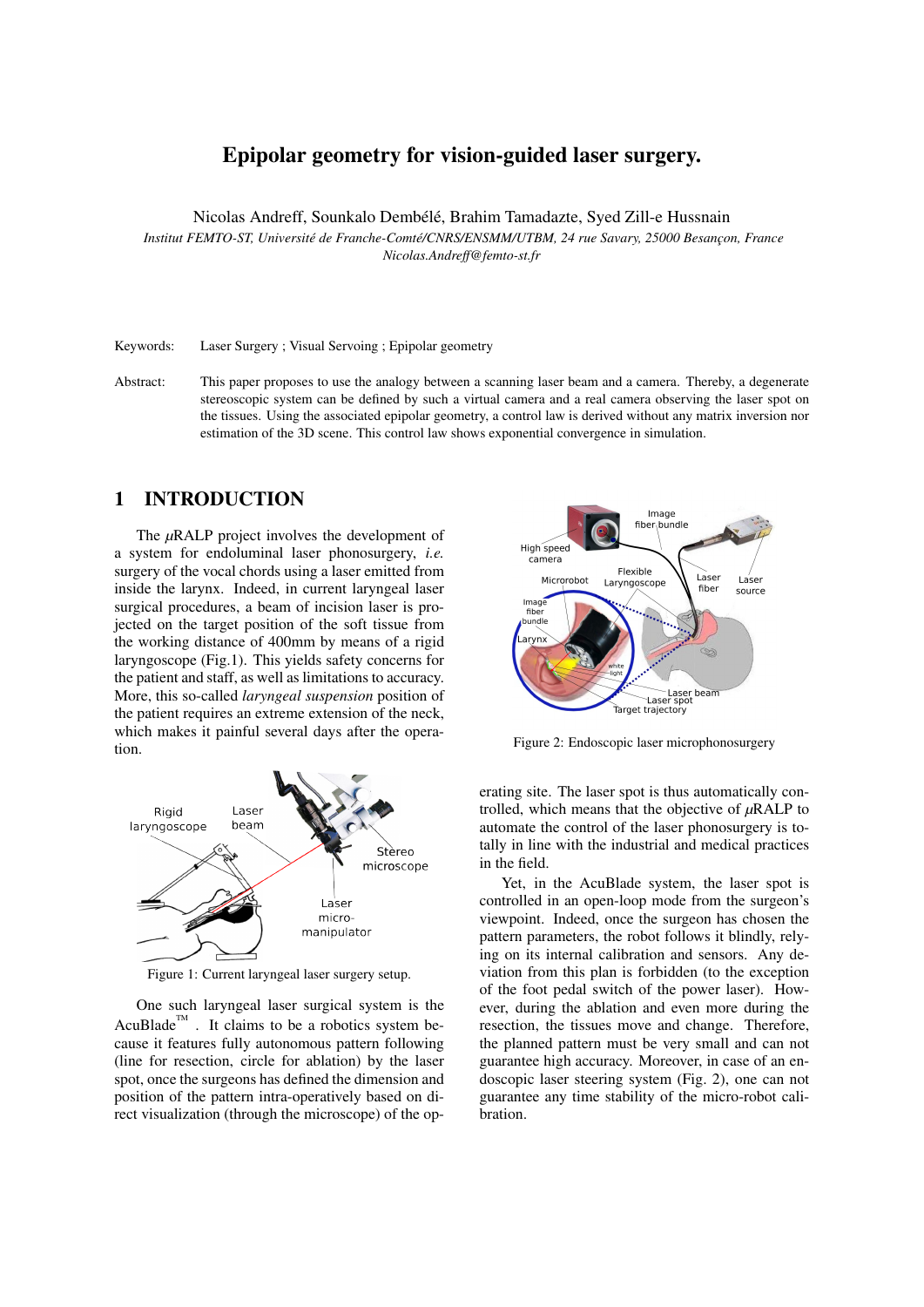The only way to increase the accuracy and the extension of the patterns is to close the control loop over an exteroceptive sensor, namely the imaging system. Closing the loop over a camera is known as visual servoing and as being a technique robust to calibration errors and to changes in the environment of the robot.

Visual servoing has been used in minimally invasive surgery to perform two types of applications. The first type is relative to tissue motion tracking and compensation. By opposition to industrial objects human tissues are alive and than submitted to heart and breathing motions. These physiological motions complicate the task of the surgeon, and their compensation improve the precision of surgical interventions. The second type of applications deals with tracking and guidance of instruments. In this case, the objective is more classifcal for visual servoing: positionning of a target by using visual feedback.

### 1.1 Motion compensation

In motion compensation using image-based control, the motion of tissues is estimated from images of an imaging system and compensated by means of a robotized instrument.

Gangloff and his colleagues at Strasbourg have developed an active heart beating stabilizer by using a predictive control scheme (Ginhoux et al., 2005) and a robust control scheme (Bachta et al., 2011). They obtained interesting results with simulation experiments as well as in vivo experiments with pigs. In both cases the acquisition rate reached 500 Hz. In (Krupa et al., 2009) authors have used visual servoing and speckle information in ultrasound images at 12 Hz to stabilize a probe in a region of interest. Simulation experiment have been used to validate the developments. In (Kesner et al., 2010) authors have integrated heart motion compensation in the 3D positioning of a catheter using 3D ultrasound images. A Kalman filtering has allowed to take into account the 50-100 ms delay of acquisition and a tracking error of 0.77 mm was obtained with in vivo tests with pigs. In (Chen et al., 2010) a virtual bone clamper is achieved by means of visual servoing with a stereo camera running at 10 Hz and a Kalman filtering.

The core of these applications is motion tracking and for that solutions already developed in machine vision can be used: correlation (Ortmaier et al., 2005), Lucas-Kanade tracker or SURF (Elhawary and Popovic, 2011).

#### 1.2 Instrument guidance

In instrument guidance by means of visual servoing many developments have been reported in the litterature.

In 2003, Krupa et al. (Krupa et al., 2003) proposed the use of image-based visual servoing to perform 3D positioning of a surgical instrument. But only simulation experiments were performed with a camera running at 50 Hz and a phantom instrument. Krupa and his colleagues at Rennes have proposed the 3D positioning of a probe using visual servoing in ultrasound images: image-based visual servoing on a simulation setup in (Krupa and Chaumette, 2006), visual servoing using moments on simulation setup running at 25 Hz in (Mebarki et al., 2010).

In (Becker et al., 2010) the authors have developed a semiautomated laser intraocular surgery. Their setup included a laser probe attached to a micromanipulator, a stereo camera working at 30 kHz, a 3D sensor running at 2 kHz and a control system running at 1 kHz. All the aspects of the application were presented: preoperative procedure for the selection of the sites to burn, calibration of stereo camera using the data of the 3D sensor, 3D surface reconstruction and registration of current images with preoperative images, PID control of the micro-manipulator for the positioning of the laser on the site to burn. This is a very interesting paper, which clearly can be useful for laser phonomicrosurgery.

In (Mattos and Caldwell, 2012) and (Dagnino et al., 2012) the team of Mattos at Genoa describe their experiments in laser phonomicrosurgery. They have developed a complete equipment including laser sources, micro-robots to control the position of the laser beam, an optical microscope viewing and recording images and a haptic device. They also realized algorithmic developments to follow the laser spot a predefined path. For the moment, they do treat the problem in a static point of view: they do not include the dynamics of the system (three-dimensional tissue, tissue movement, kinematic model of microrobot, ...).

In (Reilink et al., 2010) the authors used directly images delivered by an endoscope to guide it inside the body. Simulation experiment show an improvement of 68% with respect to manual steering.

### 1.3 Related developments

In addition to above publications dealing with visual servoing directly, it is also necessary to cite the publications (Ota et al., 2009; Rivera-Serrano et al., 2012) which describe the development of a flexible robot for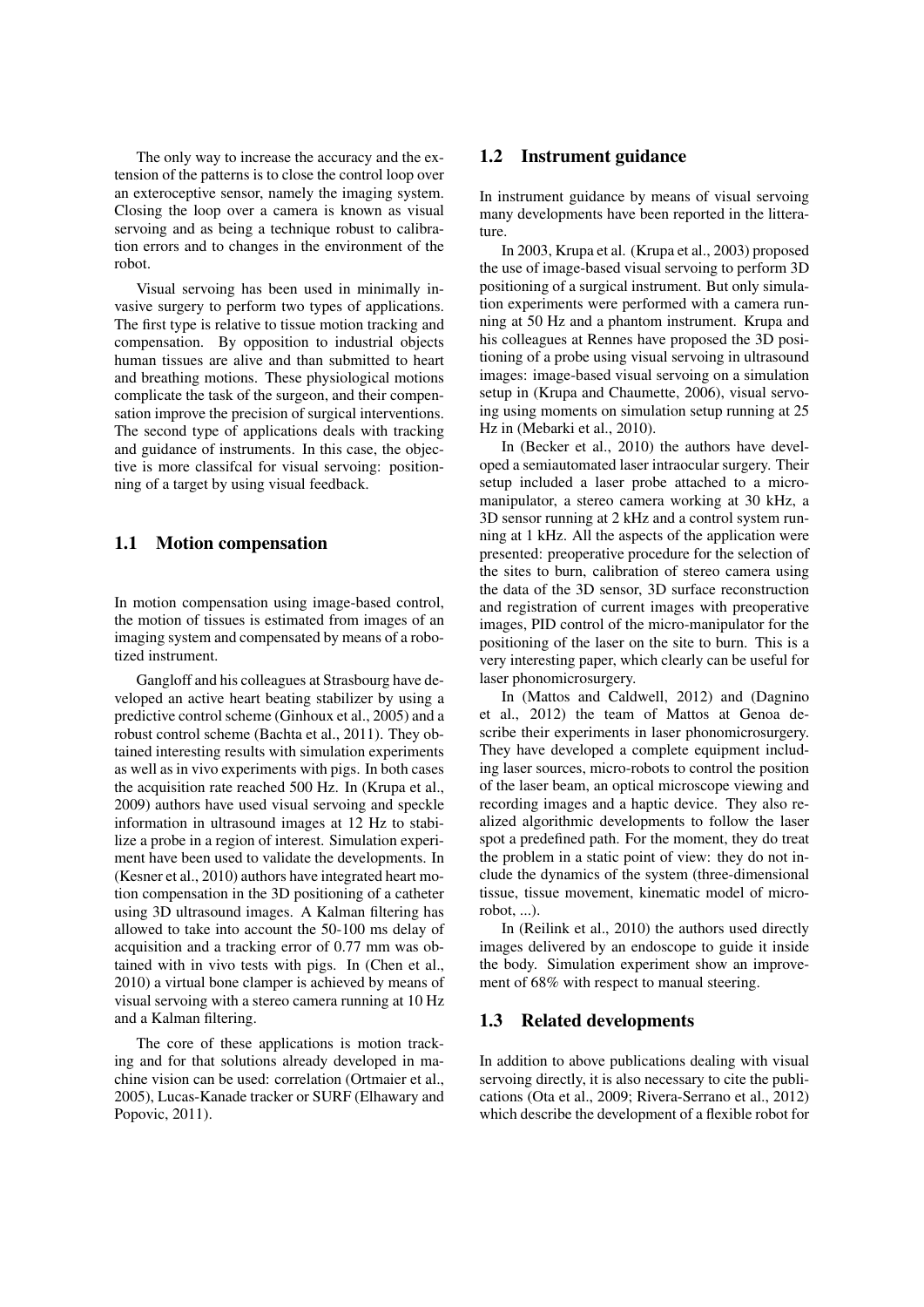

Figure 3: Schematic view of the laser steering system

transoral surgery. It is a snake-like mecanism 10 mm diameter, 300 mm long with 105 degree-of-freedom. It is endowed with a 15 K fiber bundle connected to a  $640\times480$  pixels camera, an illumination lamp, two 4.2 mm tool ports. It has been possible to introduce it in cadavers without laryngeal suspension, to observe vocal cord and to perform a retraction and cauterization on the base of tongue. However, the system is only teleoperated which might limit its accuracy with respect to the delicate phonosurgery requirements. Such a system should thus be enhanced by adding visual servoing and, probably also, a laser for replacing the currently used mechanical scalpel.

### 1.4 Contribution of the paper

The contribution of this paper is to discuss the control of a laser (namely, the invisible incision laser for incision with co-axial visible HeNe laser pointer) over the vocal fold, and by extension, the control of a laser over any surface. It shows that making call to geometry can simplify the control: no matrix inversion, no explicit knowledge or reconstruction of the 3D scene.

# 2 VISUALLY-GUIDED LASER SURGERY

In this section, we analyse the control of the laser spot with the micro-robot using an optic fiber bundle to bring the image of the scene onto a high-speed camera(Fig. 2 and 3).

This control can be done in two ways: using the standard visual servoing equations or using the above grounding analogy.

## 2.1 A word on standard control

Let us note *z* the direction of the laser beam reflecting from the steering mirror towards the vocal fold, *P* the position of the laser spot on the tissue surface, and *p* the position of the laser spot in the image.

Then, it is trivial to write, in the reference frame  $R_0$  attached to the zero-reference of the steering mirror:

$$
{}^{0}P = d \, {}^{0}\underline{z} \tag{1}
$$

where *d* is the distance traveled by the laser from the mirror to the tissue. This distance can not be measure, to the contrary of  $^{0}$ <sub>Z</sub> which can be obtained from the microrobot encoders. However, it can be modeled if one approximates the tissue surface in *P* by a plane of equation:

$$
{}^{0}\underline{n}^{T0}P - d_0 = 0 \tag{2}
$$

where  $^{0}n$  is the orientation of the surface normal in  $R_0$ and  $d_0$  is the distance of the plane to the origin of  $R_0$ . Using this model, one finds:

$$
d = \frac{d_0}{\mathfrak{v}_1^T \mathfrak{v}_2} \tag{3}
$$

On the other hand, the perspective projection equation yields:

$$
\tilde{p} = \mathbf{K} \frac{^c P}{Z} \tag{4}
$$

where  $\bf{K}$  is the matrix containing the intrinsic parameters, *P* is now expressed in the camera frame  $R_c$ , *Z* is the unmeasured depth along the line of sight passing through *p* as well as the third coordinate of  ${}^cP$  and  $\tilde{p}$ represents the homogeneous coordinates of *p*.

To apply, the usual visual servoing approach, one needs to differentiate the latter with time:

$$
\dot{\tilde{p}} = \frac{1}{Z} \mathbf{K} \begin{pmatrix} \mathbf{I}_2 & p \end{pmatrix}^c \dot{P}
$$
 (5)

One has another expression for  ${}^{c}\dot{P}$  by differentiating (1):

$$
{}^{0}\dot{P} = \dot{d}^{0}\underline{z} + d^{0}\underline{z}
$$
 (6)

and expressing the latter in *Rc*:

$$
{}^{c}\dot{P} = {}^{c}\mathbf{R}_{0} \left( \dot{d}^{0} \underline{z} + d^{0} \underline{\dot{z}} \right) \tag{7}
$$

Now, from 3, one gets (under the simplifying assumtion that the surface plane does not change):

$$
\dot{d} = -\frac{d_0^0 \underline{n}^T}{(\mathbf{0}\underline{n}^T \mathbf{0}\underline{z})^2} \mathbf{0}\underline{z}
$$
 (8)

Putting (7) and (8) into (5) gives therefore  $\dot{p}$  under the form:

$$
\dot{\tilde{p}} = \mathbf{L}(d, Z, {}^{0}\underline{n}, d_0, {}^{c}\mathbf{R}_0, p, {}^{0}\underline{z}) {}^{0}\underline{z}
$$
 (9)

where **L** is of dimension  $3 \times 3$ . Inverting it allows to convert the image velocity of the laser spot into the velocity of the laser beam, which, in turn, shall be converted into microrobot velocity through the differential inverse kinematic model.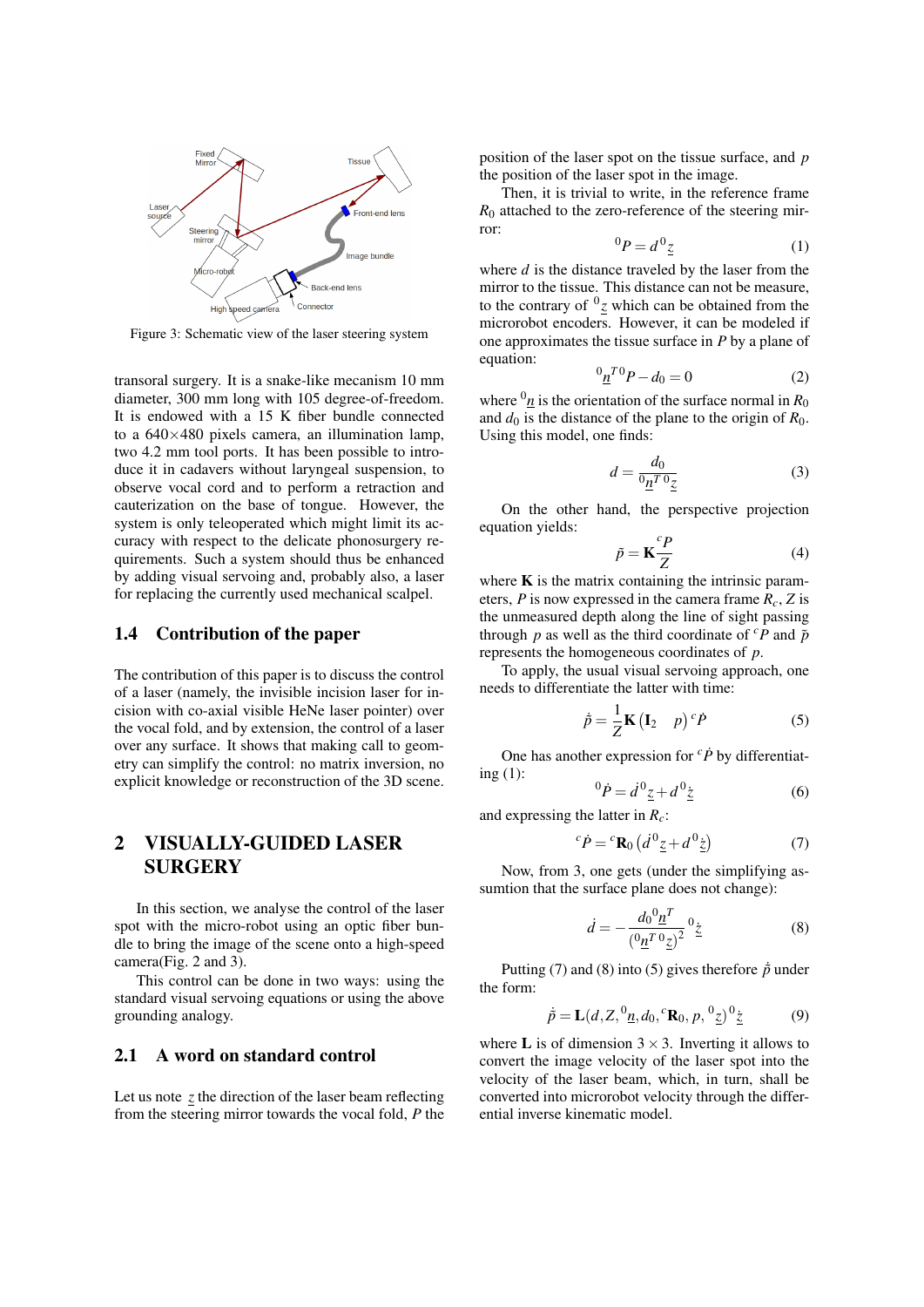

Figure 4: Analogy with stereoscopy.

Therefore, this controller needs the estimation of *d* and *Z*, which can be obtained by triangulation between the laser beam (known from the joint values *q*), the line of sight outgoing from the camera through the laser spot projection (*p*) and the robot-camera calibration.

We have not implemented this controller, nor pushed further the details of the calculation (so far), because there is a more elegant way of treating the problem, which does not require any explicit triangulation nor any matrix inversion.

## 2.2 Laser visual servoing using epipolar geometry

On the opposite to the above method, which is totally generic, the method we propose here is totally handmade and tailored to the specific case of a laser beam being observed by a camera.

Indeed, the set-up in Fig. 3 is analogous to a degenerate case of epipolar geometry in Fig. 4. Thereby, points  $p$  and  $p'$  are the images of the same spatial point *P* and are hence linked by the epipolar constraint:

$$
\tilde{p}'^{\top}\mathbf{F}\tilde{p} = 0 \tag{10}
$$

where  $\bf{F}$  is the fundamental matrix of the 2-view system (Hartley and Zisserman, 2006). Actually, this epipolar constraint is defined up to a scale factor, and thereby,  $\tilde{p}'$  can be replaced by  $\sigma_z$ , the unit vector describing, in the microrobot baseframe  $R_0$ , the direction of the laser beam from the mirror to the vocal fold:

$$
{}^{0}\underline{z}^{\top}\mathbf{F}\tilde{p} = 0 \tag{11}
$$

This equation expresses the fact that the origin of the camera, the pivot point of the micro-robot, the laser beam, the line of sight and the laser spot on the tissue are coplanar. It can be also interpreted in three ways:

$$
\begin{array}{cccc}\n^{0}z & \perp & \mathbf{F}\tilde{p} & (12) \\
\vdots & \vdots & \ddots & \vdots \\
^{0} & & \mathbf{F}^{\top} \mathbf{0} & (12)\n\end{array}
$$

$$
\tilde{p} \perp \mathbf{F}^{\top} \, {}^0\underline{z} \tag{13}
$$

and both  $\mathbf{F}\tilde{p}$  and  $\mathbf{F}^{\top}$ <sup>0</sup> $\tilde{z}$  represent the (non-unit) normal vector to the epipolar plane, respectively in the micro-robot and the camera frame.

The time derivative of the epipolar constraint is:

$$
\left(\mathbf{F}^{\top} \, {}^{0}\underline{z}\right)^{\top} \dot{\tilde{p}} + \left(\mathbf{F} \tilde{p}\right)^{\top} \, {}^{0}\underline{\dot{z}} = 0 \tag{14}
$$

Now, we can decompose  $\frac{0}{z}$  into a component orthogonal to the epipolar plane and a component inside the latter:

$$
{}^{0}\underline{\dot{z}} = \alpha^{0}\underline{h} + \beta^{0}\underline{z} \times {}^{0}\underline{h}
$$
 (15)

where  ${}^{0}\underline{h} = \frac{F\tilde{p}}{\mathbb{F}\tilde{p}}$  $\frac{\mathbf{F}p}{\|\mathbf{F}\tilde{p}\|}$ . Replacing this expression into the epipolar constraint and reordering the terms, we get:

$$
\alpha = -\frac{(\mathbf{F}^{\top} \, {}^0\underline{z})^{\top}}{\|\mathbf{F}\tilde{p}\|} \dot{p}
$$
 (16)

Actually,  $\alpha$  only depends on the projection of  $\dot{p}$ onto the normal to the epipolar plane, but expressed in the camera frame, *i.e.* along  ${}^{c}$   $h = \frac{F^{\top} {}^{0}z}{\sqrt{F^{\top} {}^{0}z}}$  $\frac{\mathbf{r} - \underline{z}}{\|\mathbf{F}^\top \mathbf{0} - \underline{z}\|}$ . Thus, the remaining part of  $\dot{p}$  is obtained by cancelling this projection:

$$
\dot{\tilde{p}} = a^c \underline{h} + (\mathbf{I}_3 - c^c \underline{h}^c \underline{h}^\top) \dot{\tilde{p}} \tag{17}
$$

where the value of *a* does not have any interest for the sequel, but can be related to  $\alpha$  by inserting the latter equation into the former.

Now, concentrate on the part of  $\dot{p}$  lying in the epipolar plane. In (17), it is expressed in the camera frame, so we just need to bring it back to the microrobot frame, going backwards the camera intrinsic parameters, the orientation of the camera frame with respect to the micro-robot frame and compensating for the unknown scale factor in **F**, to get β:

$$
\beta = \frac{\|\mathbf{F}^{\top} \,^{0} \underline{z}\|}{\|\mathbf{F}\tilde{p}\|} ({}^{0} \underline{z} \times {}^{0} \underline{h})^{\top 0} \mathbf{R}_{c} \mathbf{K}^{-1} (\mathbf{I}_{3} - {}^{c} \underline{h}^{c} \underline{h}^{\top}) \dot{\tilde{p}} \tag{18}
$$

As a consequence, we have expressed  $\frac{0}{z}$  as a function of  $\dot{p}$ :

$$
{}^{0}\underline{z} = \left\{ ({}^{0}\underline{z} \times {}^{0}\underline{h})({}^{0}\underline{z} \times {}^{0}\underline{h})^{\top 0} \mathbf{R}_{c} \mathbf{K}^{-1} (\mathbf{I}_{3} - {}^{c}\underline{h}{}^{c}\underline{h}^{\top}) - {}^{0}\underline{h}{}^{c}\underline{h}^{\top} \right\} \frac{\|\mathbf{F}^{\top} {}^{0}\underline{z}\|}{\|\mathbf{F} \tilde{p}\|} \tilde{p}
$$
(19)

Consequently, we have the exact expression of the conversion of the image velocity into the laser beam velocity, without any matrix inversion, nor any explicit triangulation or scene structure knowledge. This expression only depends on the measurements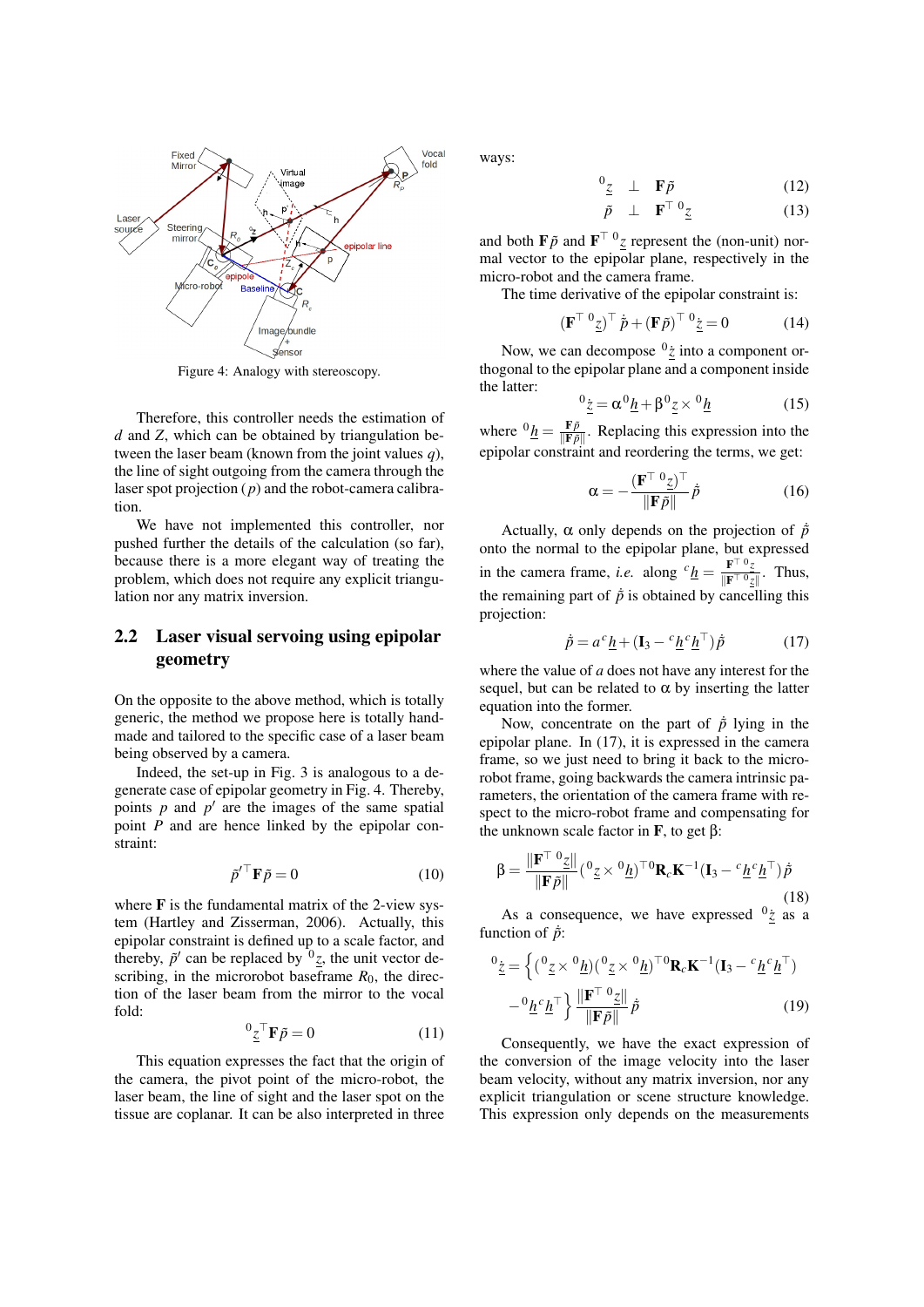

Figure 5: Time evolution of the image errors.

 $\binom{0}{z}$  and p), the fundamental matrix **F** and a reduced set of calibration parameters (**K** and  ${}^{c}R_{0}$ ). Geometry is always useful !

Now, we can come up to the control law, by enforcing a first order behaviour of the error in the image between the current and the desired projections of the laser spot:

$$
\dot{\tilde{p}} = -\lambda (\tilde{p} - \tilde{p}^*)
$$
 (20)

## 3 SIMULATION RESULTS

This control was implemented in a simulator and gives exponential decay of the image error (Fig.??).

It shall be tested further with the introduction of noise in the sensor signals and the calibration parameters. Later, it shall be implemented on a basic hardware (standard camera + pan/tilt micropositionner from PI) before it is implemented in an endoscopic set-up.

#### 4 DISCUSSION

In this paper, it was shown that resorting to geometry simplifies the eye-to-hand control law for a surgical laser (and any other application where a beam needs be accurately swept over a surface), by essentially removing the need for on-line estimation of the 3D surface. Actually, if a dedicated surgeon-robot interface is designed (?) to define the desired trajectory in the image, then the latter will geometrically contain a coherent description of the 3D surface, and thus, the 3D information is not purely and simply thrown away as it could seem but, rather, it is implicitly used.

Yet, the proposed proportional control in the image is essentially targeted at disturbance rejection purpose. It should be complemented by an additional term for trajectory tracking purpose  $(\tilde{p}^*(t))$ , including constraints on the tissue exposure to laser, in order to avoid any carbonization.

Further investigation of geometry, namely the trifocal geometry associated to a stereoscopic observation of the laser spot, is expected to further simplify the control and to increase its robustness, which is a key issue in the transfer of automation into actual clinical devices.

Also, many micromanipulators have a parallel kinematics architecture, which are known to be controllable without any joint sensing (?). Consequently, using the proposed multi-view geometric approach might enable simplified miniaturization of laser steering in an endoscopic set-up, because one can design steering parallel kinematics mechanisms without proprioceptive sensors. This is a very crucial investigation field, since endoscopic laser surgery faces very contradictory requirements in terms of sweeping range and frequency (yielding larger mechanisms) and of available space at the endoscopic tip.

## ACKNOWLEDGEMENTS

This work was supported by *µ*RALP, the EC FP7 ICT Collaborative Project no. 288663 (http://www.microralp.eu), and by ACTION, the French ANR Labex no. "ANR-11-LABX-01-01" (http://www.labex-action.fr).

## **REFERENCES**

- Bachta, W., Renaud, P., Laroche, E., Forgione, A., and Gangloff, J. (2011). Active stabilization for robotized beating heart surgery. *IEEE Transactions on Robotics*, 27:757–568.
- Becker, B. C., MacLachlan, R. A., Jr, L. A. L., and Riviere, C. N. (2010). Semiautomated intraocular laser surgery using handheld instruments. *Lasers in Surgery and Medicine*, 42:264?273.
- Chen, C.-S., Hsieh, M.-S., Chiu, Y.-W., Tsai, C.-H., Liu, S.-M., Lu, C.-C., and Yen, P.-L. (2010). An unconstrained virtual bone clamper for knee surgical robot using visual servoing technique. *Journal of the Chinese Institute of Engineers*, 33(3):379–386.
- Dagnino, G., Mattos, L. S., and Caldwell, D. G. (2012). New software tools for enhanced precision in robot-<br>assisted laser phonomicrosurgery. In  $34th$  Anassisted laser phonomicrosurgery. *nual International Conference of the Engineering in Medicine and Biology Society (EMBC'12).*
- Elhawary, H. and Popovic, A. (2011). Robust feature tracking on the beating heart for a robotic-guided endo-